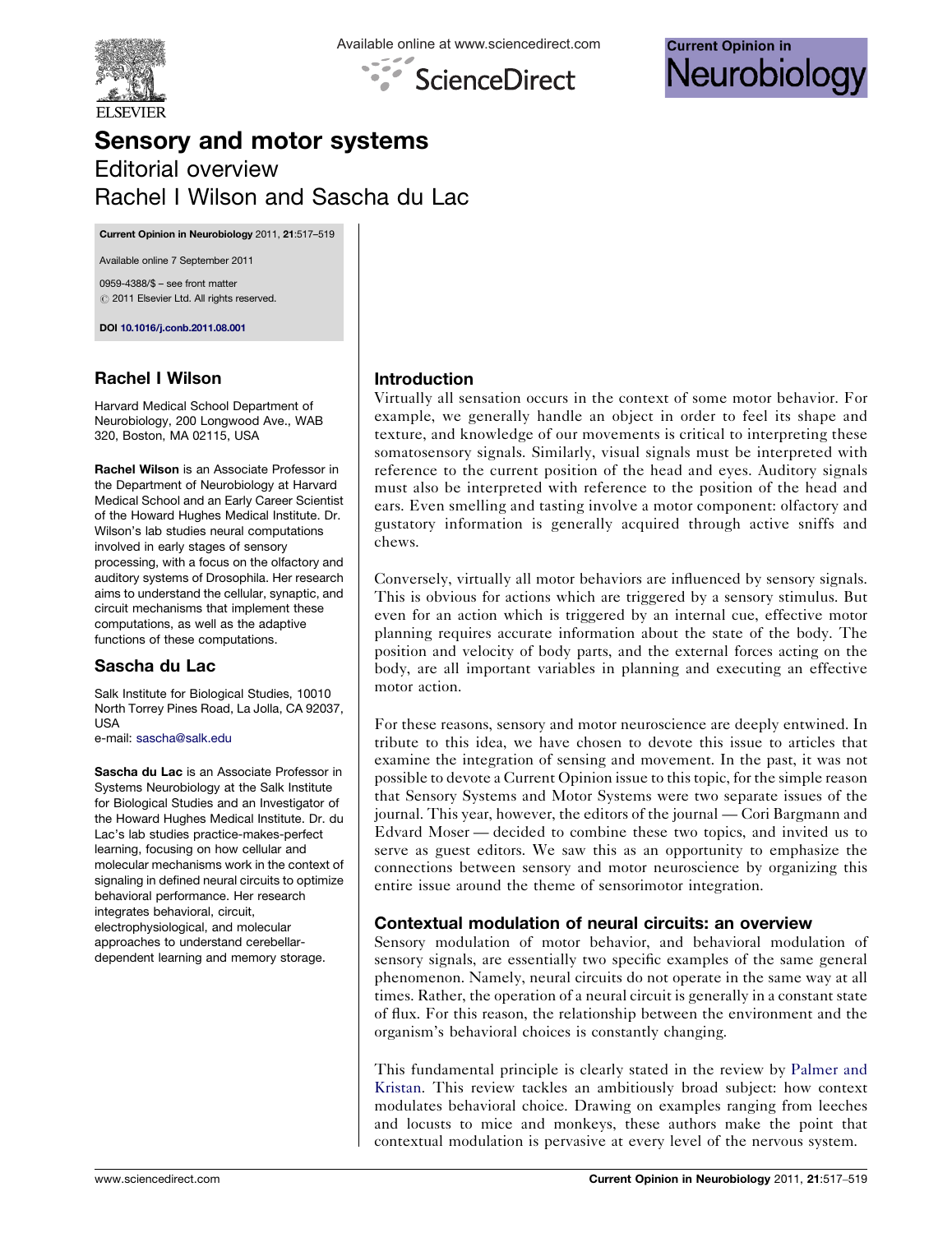#### Invertebrate models

Some of the oldest and still most revealing of experimental preparations for studying sensorimotor integration are those that focus on organisms having relatively few neurons. In these organisms, sensorimotor circuits are often composed of only tens or hundreds of neurons. Many of these neurons are uniquely identifiable across individuals, and thus their function in the circuit can be unambiguously linked to their connectivity and their intrinsic properties.

Several reviews in this issue highlight the power of invertebrates for studying sensorimotor integration. [Huston](http://dx.doi.org/10.1016/j.conb.2011.05.030) and [Jayaraman](http://dx.doi.org/10.1016/j.conb.2011.05.030) provide a general overview of sensorimotor integration in insects. [Srinivasan](http://dx.doi.org/10.1016/j.conb.2011.05.020) discusses a more specific example of insect sensorimotor integration: the visual control of navigation. This review illustrates how studies of sensorimotor integration can have direct applications to the design of robots. Finally, Blitz and [Nussbaum](http://dx.doi.org/10.1016/j.conb.2011.05.019) describe how sensory signals regulate the selection of motor programs in the crustacean stomatogastric ganglion.

#### Behavioral modulation of vision and visual modulation of behavior

Humans are visual creatures, and so it is natural for us to turn to vision for examples of sensorimotor integration. The eyes and the head are highly mobile, and this means the visual system is always in motion. Indeed, the primate eye makes a rapid leap (called a saccade) once every several hundred milliseconds. A consequence of saccadic eye movement is that the visual scene is blurred for the duration of the eye movement. If the visual system did not account for this, we might confuse the motion of objects in the world with the motion of our eye. As it happens, the visual system deftly solves this problem by inhibiting visual signals for the duration of the saccade. The review by Ibbotson and [Krekelberg](http://dx.doi.org/10.1016/j.conb.2011.05.012) surveys recent progress in understanding this rather mysterious trick that each of us performs effortlessly several times each second.

The review by [Maimon](http://dx.doi.org/10.1016/j.conb.2011.05.001) takes a somewhat broader perspective on the behavioral modulation of visual signals. Maimon draws an explicit parallel between studies in monkeys and studies in fruit flies describing how visual signals are modified by behavioral state. This review proposes that research in fruit flies could shed light on the fundamental processes and mechanisms underlying complex phenomena in primates.

The function of visual processing is ultimately to guide behavior, and this can require rapidly integrating visual signals into the planning and execution of movements. The review by [Davare](http://dx.doi.org/10.1016/j.conb.2011.05.021) *et al.* describes how the primate brain integrates visual and somatosensory information to guide reaching movements of the hand and arm. A striking finding from this literature is that visual signals can cause grasping movements to be updated very rapidly, within 100–150 ms, which places strong constraints on what features of visually evoked neural activity are guiding this process.

#### Motor learning in rodents

Many sensorimotor integration tasks, particularly in vertebrates, involve a substantial amount of learning. Two of the reviews in this issue discuss the phenomenon of motor learning with a particular focus on rodent model systems. Some of the excitement associated with this field reflects the fact that the mouse genetics offers powerful tools for genetic perturbations of neural activity.

In his review, [Olveczky](http://dx.doi.org/10.1016/j.conb.2011.05.002) argues that rodents have distinctive virtues as compared with two other classical animal models for motor learning, namely monkeys and songbirds. This review also argues that rodent motor learning suffers from too great a diversity of learning paradigms, and proposes a way forward for the field that emphasizes a shared group of core paradigms.

[Costa](http://dx.doi.org/10.1016/j.conb.2011.05.004) also focuses on rodent motor learning, but emphasizes conceptual rather than practical issues. The viewpoint of this review is a 'selectionist' one: it emphasizes the role of the organism's internal state in initially generating a variety of motor behaviors, and argues that the role of the environment is to select among many such behaviors, and to refine these behaviors so that they are increasingly precise and useful. This review also discusses recent progress in understanding the roles of cortico-basal ganglia circuits in rodent motor learning.

# Neural circuits for filtering self-induced stimuli

Sensory signals are triggered by both external events in the environment and an organism's own actions. Organisms generally must distinguish self-generated signals from external events. Solving this problem is an essential part of sensorimotor integration.

Self-movement creates ripples in the vestibular, proprioceptive, and visual systems. All these signals are integrated to create an accurate representation of selfmovement. Moreover, the brain learns the relationship between motor commands and the multisensory representation of self-movement to produce an internal model, which is then used to produce a reliable prediction of how self-movement 'feels'. [Cullen](http://dx.doi.org/10.1016/j.conb.2011.05.022) reviews what is known about this phenomenon in primates, and in particular, how the brain discriminates expected (active) self-movement from unexpected (passive) self-movement.

Internal models of self-movement have been proposed to reside at least partly in the cerebellum. [Bastian](http://dx.doi.org/10.1016/j.conb.2011.06.007) reviews the evidence for this idea, along with evidence for an alternative hypothesis — namely, that the cerebellum's main role is to act as an internal 'clock' that controls the pace of self-movement. This review focuses on studies in humans, and highlights the relevance of sensorimotor